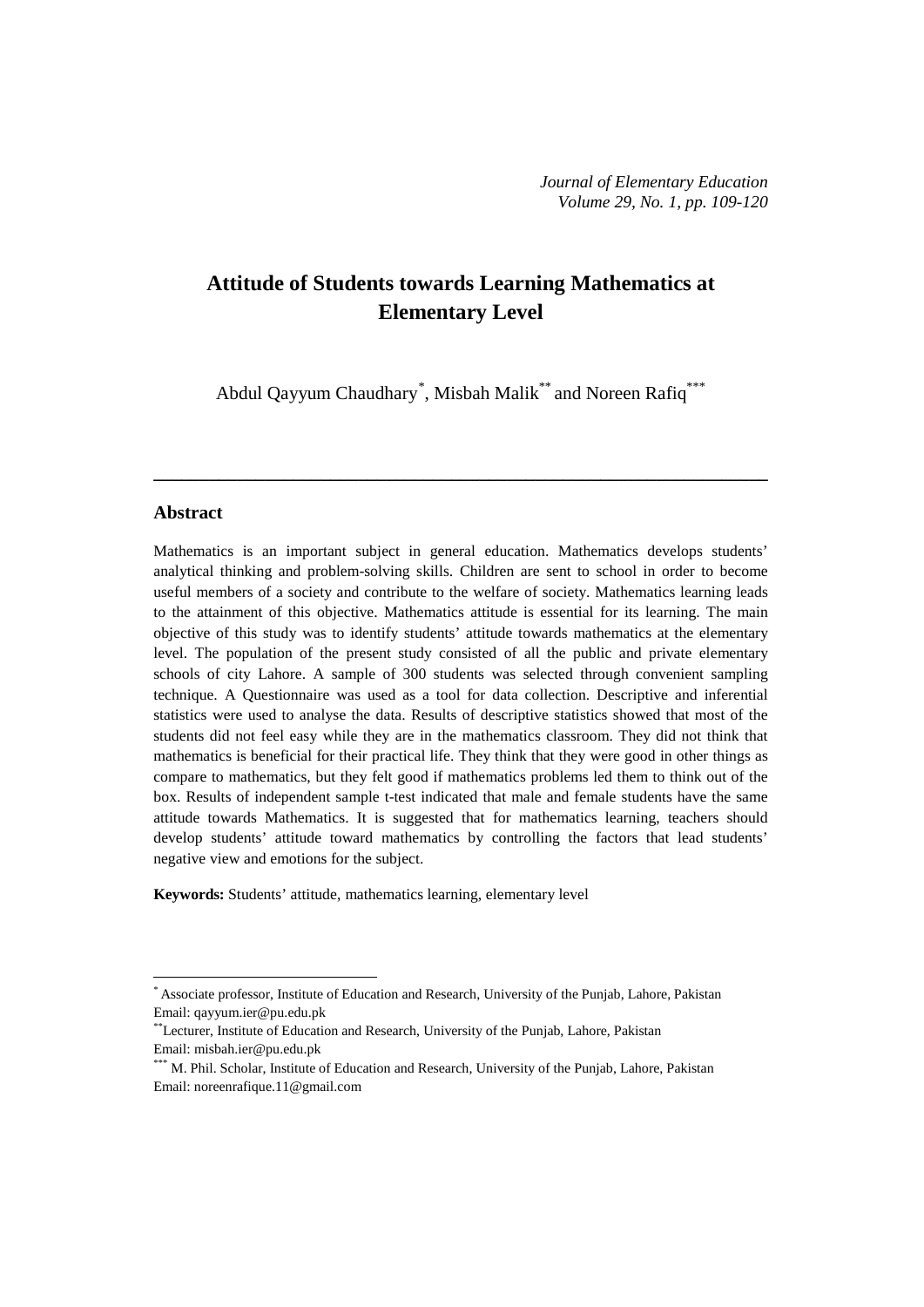# **Introduction**

Generally, mathematics is considered as an important and beneficial subject in general education. Although it is an important subject it is not much popular in students because it is different from other subjects. Previous results show that at different levels students are not performing well in mathematics which shows that they are not giving much importance to the subject. There can be a number of factors that can affect students' mathematics performance and students' attitude towards mathematics is one of those. In the early 1960s educationists considered the attitude of someone towards something or some subject as essential for its learning. Most of the teachers believed that attitude is a vital aspect of students' learning and achievement in mathematics. Many research studies have found a positive correlation between students' attitude towards mathematics and their achievement in mathematics (Mohd et al, 2011; Bramlett & Herron, 2009; Papanastasiou, 2000; Ma & Kishor, 1997; Nicolaidou & Philippou, 2003).

There is a controversy in defining the term attitude in mathematics. Usually, it is believed that both types of attitude (negative or positive) have a nature of emotional relation to a subject (McLeod, 1994).Experts have used different instruments to find students' attitude towards mathematics (Leder, 1985).According to Ma and Kishor (1997) attitude towards mathematics is reflected through "an aggregated measure of a liking or disliking of mathematics, a tendency to engage in or avoid mathematical activities, a belief that one is good or bad at mathematics, and a belief that mathematics is useful or useless". The attitude of students towards mathematics is important to get success in the subject of mathematics by increasing their rate of participation in learning mathematics (Farooq & Shah, 2008).

A study conducted to know the attitude towards mathematics reported that onethird of students did not illustrate any attention towards learning mathematics (Olson, 1998). Instead of taking interest in it, they had a great fear of it. Moreover, students' anxiety in learning mathematics has also been attracted researchers to study on their attitude towards mathematics (Akhter & Akhter, 2018). Results of the research have shown that some characteristics of mathematics, e.g. precision, logic and skill of problem-solving develop anxiety among certain students (Richardson & Woolfolk, 1980), and may have a negative effect of nervousness on the learning of mathematics (Richardson & Suinn, 1972).

Current research indicated that the following factors can affect the attitude towards learning mathematics:

- Personal or individualized factor
- Environmental factor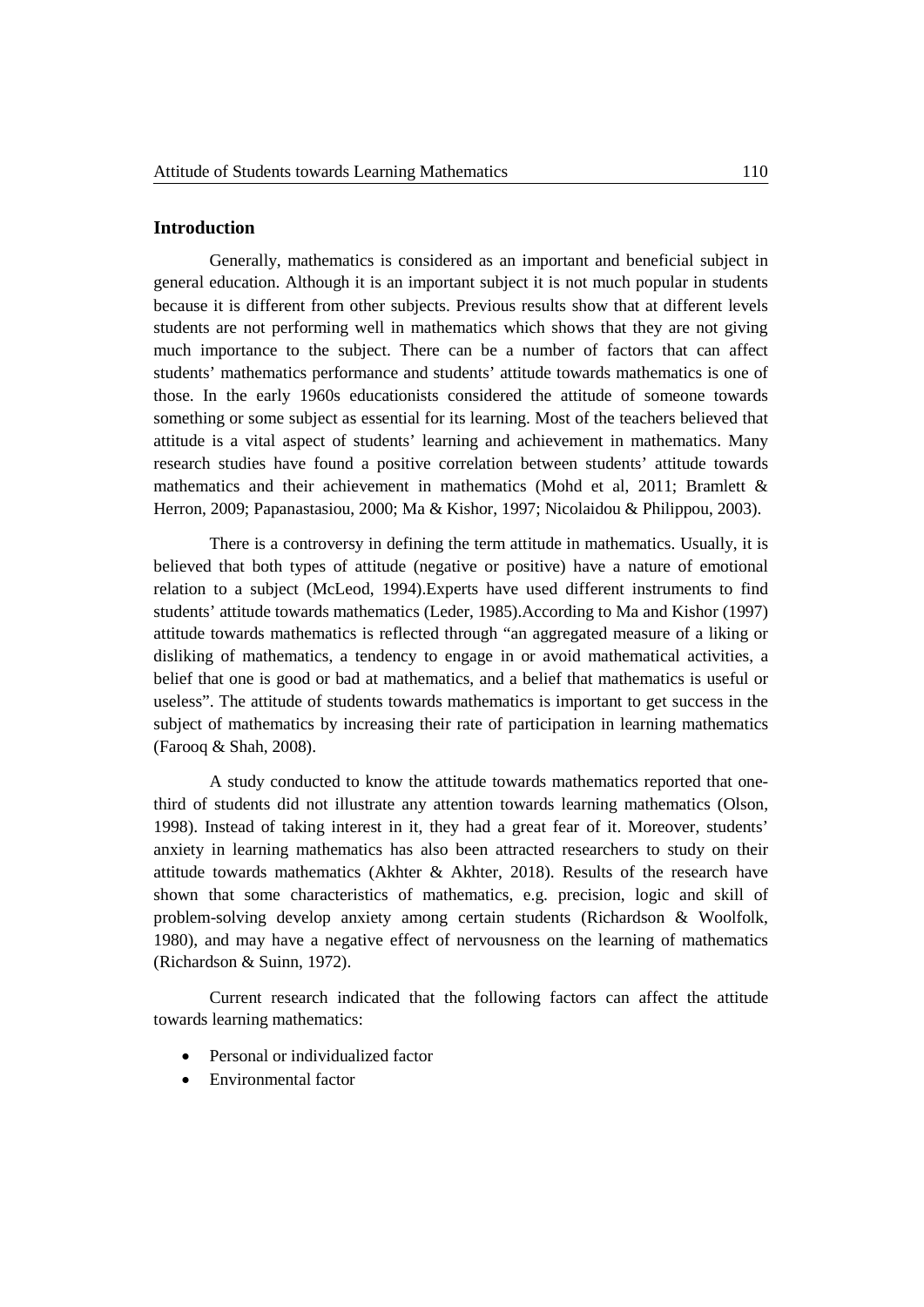Most students believe that their success in mathematics depends upon different factors, e.g, their luck, easiness of content. They don't believe in their ability, hard work, persistence and positive attitude towards mathematics as a key to success. Rather they believe that their understanding and positive attitude towards mathematics cannot play any vital role in their mathematics achievement (Krishnan, 2018).

It is difficult to understand the language of mathematics which may cause a negative attitude towards learning Mathematics. Memorizing the mathematical terms without meaning and context is not productive. The terms which have distinct mathematical meaning like "volume," "yard," "power" and "area" make students confused. As compared to humanities, the terminology of mathematics is difficult and unique. Ashby (2009) argued that communication is problematic than the procedure of mathematics. Distinctive language, symbolization and complex syntax of mathematics create hurdles in the way of students' learning. There are many misconceptions and beliefs of students about the language of mathematics. Mostly students consider learning mathematics just as memorization of rules and formulas.

Not only students' misconceptions and beliefs about mathematics as a difficult subject created their negative attitude towards mathematics but common and repetitive failures of students in mathematics may develop a negative attitude towards it. A study investigated that within a time when students reach high schools their attitude regarding mathematics becomes negative. While at the time of students' first communication with the school their attitude was positive towards learning mathematics. Results of different studies consistently exposed that learners' attitude towards mathematics is positively correlated with their academic performance in mathematics. Students with positive attitude perform well and achieve high grades in the subject of mathematics (Sanchez & ZImmerman, 2004).

Mathematics is an important subject which enables a person to lead a successful social and personal life. Children are sent to school in order to make them a useful member of the society and who can promote the wellbeing of their society and country. Pakistani schools (especially government schools) are producing disappointingly low levels of learning outcomes in mathematics and science. This shows the major and deeprooted challenge to Pakistan's economic growth. This was publicized by a report launched by Pakistan Alliance for Mathematics and Science in collaboration with Alif Ailan. In Punjab, from 2012 to 2016, results of Punjab Education Commission (PEC) showed that average mathematics scores of Class V were 46.13%, and average mathematics scores of class VIII were 53.1%. It is alarming that in class five students scored less than fifty percent and in class eight hardly obtained fifty percent scores. It shows that on the whole most of the students did not know mathematics. As discussed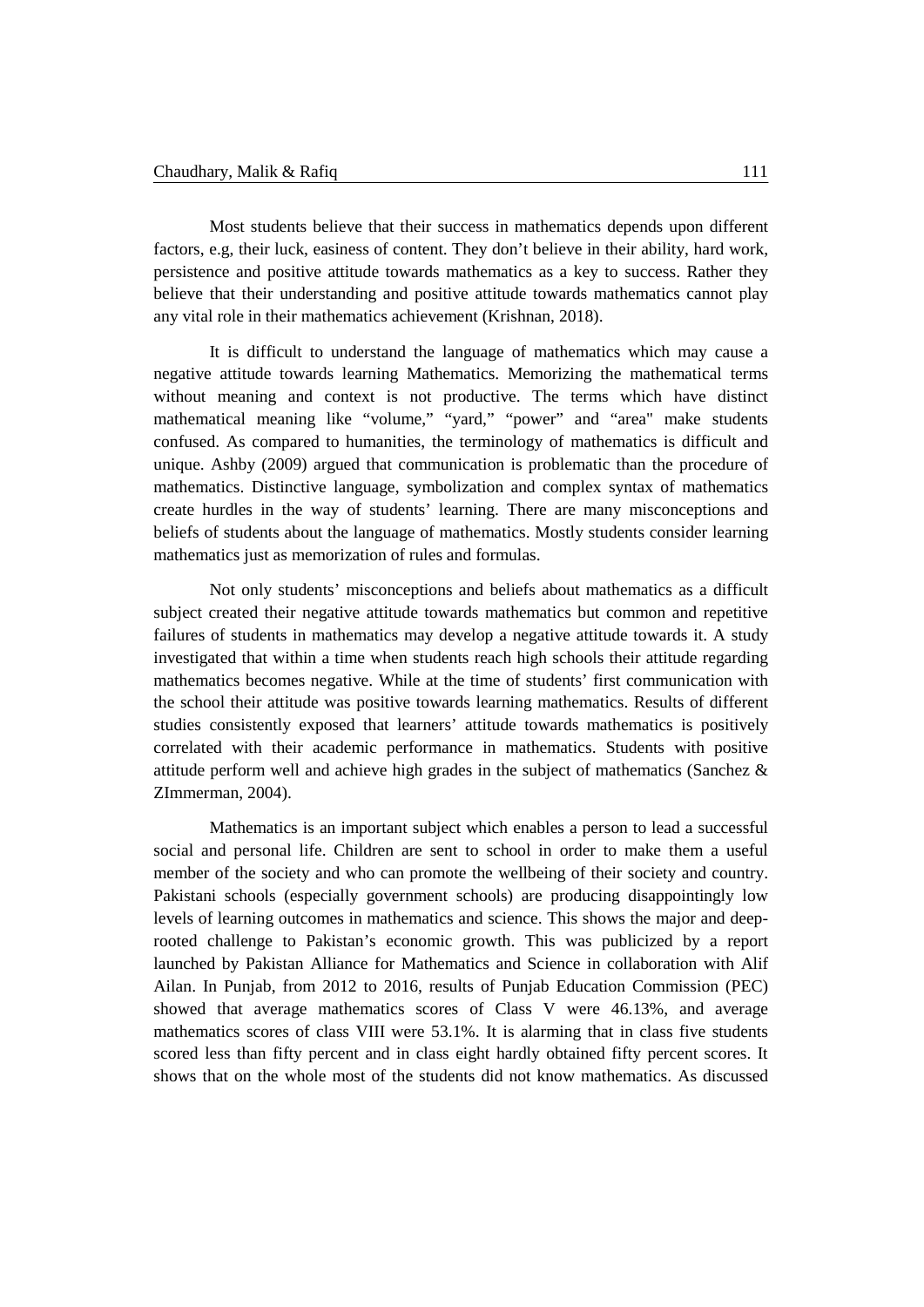above, students' positive Attitude towards mathematics is an important element to get success in the subject (Farooq & Shah, 2008). Keeping in view the review of the related literature, this research was conducted to know the attitude of elementary school students towards learning mathematics, and the reasons behind the problem through which the students do not perform well in mathematics (Kanafiah & Jumadi, 2013).

### **Objectives of the Study**

Following objectives were established to conduct this study:

- To identify the students' attitude towardslearning mathematics at the elementary level.
- To identify the difference in students' attitude towards learning mathematics at the elementary level on the basis of gender.

# **Research Questions**

This study answered the following research questions.

- What is the attitude of students towards learning mathematics at the elementary level?
- What is the difference in students' attitude towards learning mathematics at the elementary level on the basis of gender?

# **Research Methodology**

Quantitative approach and descriptive research design were used to conduct this study. The population of the present study consisted of all public and private elementary schools of Lahore city. The target population was divided in 5 public and private elementary schools and based on the students of these schools. The sample population for this study was the students of  $6<sup>th</sup>$  to  $8<sup>th</sup>$  class. A sample of 300 students was selected by using convenient sampling technique. A survey was conducted by using a questionnaire to elicit the responses of students about their attitude towards learning mathematics at the elementary level. Each item was rated on a five point likert type scale from strongly agree "5" to strongly disagree "1". After collecting the data were analysed. Descriptive statistics were used to calculate the frequency and percentage of responses of the respondents. Independent sample t-test was applied to find out the difference between the responses of male and female students for their attitude towards learning mathematics at elementary school levels.

### **Results**

Following section is presenting frequency tables of students' responses for the statements to know their attitude towards learning mathematics, the mean and standard deviation of students' responses and results of independent sample t-test to know the difference in students' attitude towards learning mathematics.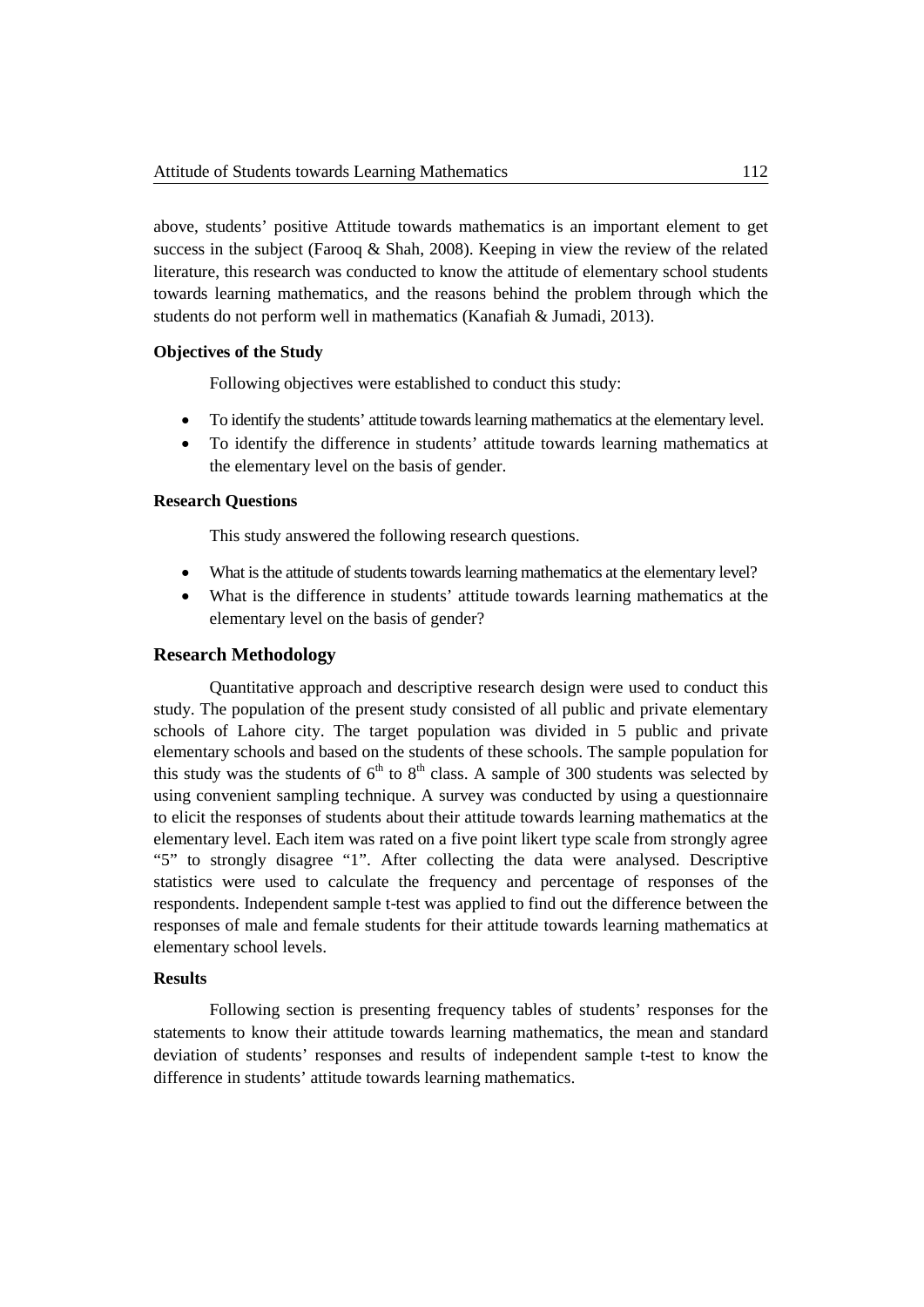#### Table 1

*When I am in Mathematics Class, I Usually Feel at Ease and Relaxed.*

|                   |     | $\%$  |  |
|-------------------|-----|-------|--|
| Strongly agree    | 12  | 4.0   |  |
| Agree             | 69  | 23.0  |  |
| Neutral           | 33  | 11.0  |  |
| Disagree          | 96  | 32.0  |  |
| Strongly disagree | 90  | 30.0  |  |
| Total             | 300 | 100.0 |  |

Majority of students i.e. sixty two present responded that they do not feel easy and relaxed while they are in mathematics class. It shows a tendency of negative attitude towards learning mathematics. It is also evident that there are many students who do feel easy in the mathematics classroom, which shows their positive attitude.

### Table 2

*I Shall Need Mathematics for my Future Work.*

|                   |     | $\%$  |
|-------------------|-----|-------|
| Strongly agree    |     | 2.0   |
| Agree             |     | 1.0   |
| Neutral           | 45  | 15.0  |
| Disagree          | 69  | 23.0  |
| Strongly disagree | 177 | 59.0  |
| Total             | 300 | 100.0 |

Results of table 2 show that the majority of students, eighty two percent, responded that they think that mathematics will not be needed for work in future. It reflects their negative attitude towards learning mathematics. Results also show that some students are sure about the use of mathematics in future and have a positive attitude towards learning mathematics.

Table 3 *Learning Mathematics is a Waste of Time.*

|                   |     | $\%$  |  |
|-------------------|-----|-------|--|
| Strongly agree    | 219 | 73.0  |  |
| Agree             | 18  | 6.0   |  |
| Neutral           | 12  | 4.0   |  |
| Disagree          | 30  | 10.0  |  |
| Strongly disagree | 21  | 7.0   |  |
| Total             | 300 | 100.0 |  |
|                   |     |       |  |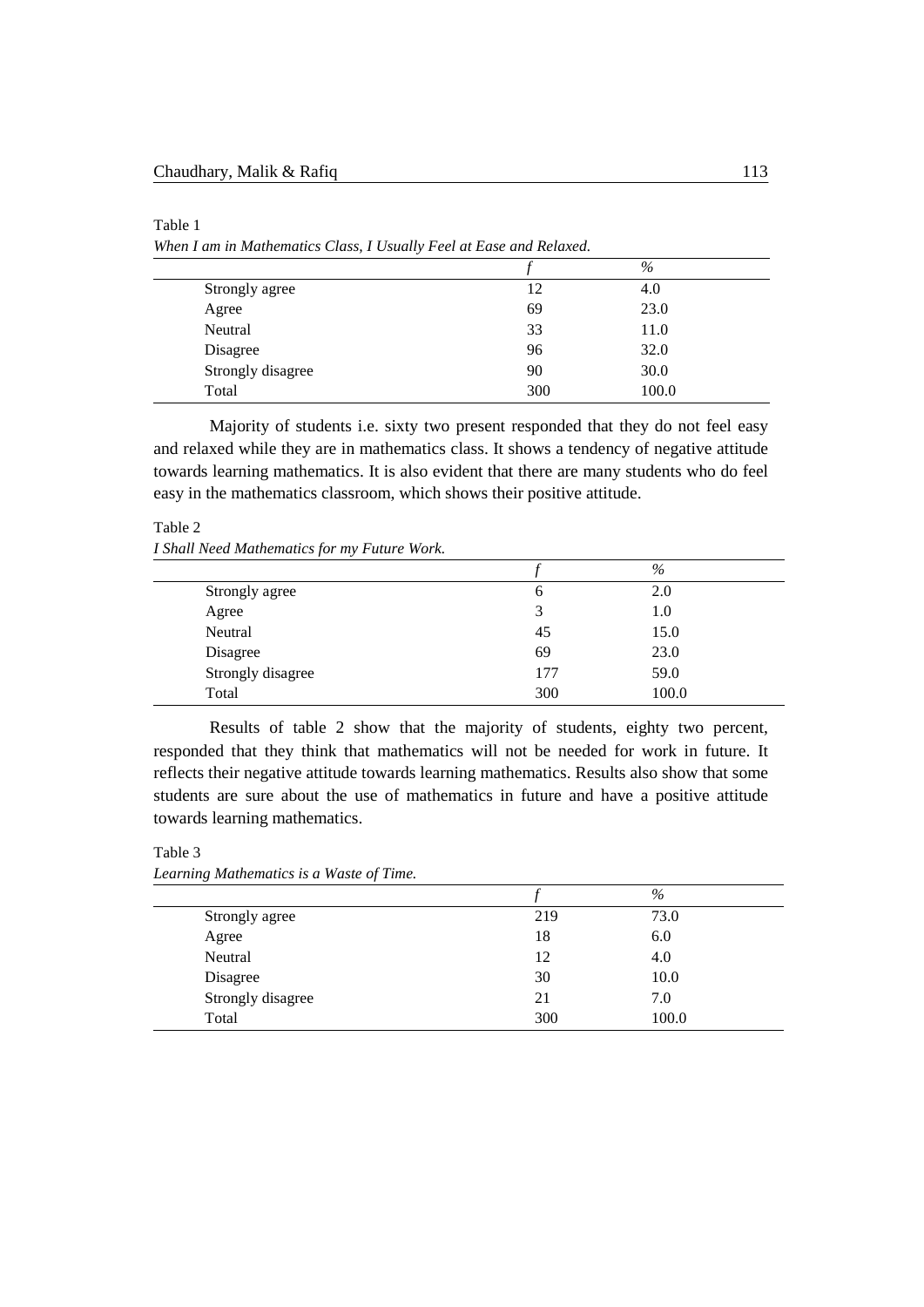Table 3 presents the results of students' responses to know what they feel about utilizing their time on learning mathematics. It is evident that the majority of students i.e. seventy nine percent responded that learning mathematics is a wastage of time which shows their negative attitude towards mathematics.

Table 4

|                   | $\bm{F}$ | $\%$  |
|-------------------|----------|-------|
| Strongly agree    | 93       | 31.0  |
| Agree             | 87       | 29.0  |
| Neutral           | 24       | 8.0   |
| Disagree          | 66       | 22.0  |
| Strongly disagree | 30       | 10.0  |
| Total             | 300      | 100.0 |

*Compared to Other Subjects, I Become Very Much Worried about How Well I am Doing in Mathematics*

Table 4 shows that the majority of students i.e. sixty percent responded that they become worried about their Mathematics performance as compared to other subjects.

# Table 5

|  |  |  |  | I Get Good Grades in Mathematics. |  |
|--|--|--|--|-----------------------------------|--|
|--|--|--|--|-----------------------------------|--|

|                   |     | $\%$  |
|-------------------|-----|-------|
| Strongly agree    | 33  | 11.0  |
| Agree             | 12  | 4.0   |
| Neutral           | 3   | 1.0   |
| Disagree          | 147 | 49.0  |
| Strongly disagree | 105 | 35.0  |
| Total             | 300 | 100.0 |

Table 5 presented that the majority of students (eighty four percent) responded that they do not get good grades in mathematics. Grades may be considered as one of the indicators of students' attitude. In this perspective, it may be concluded that their attitude is not positive towards learning mathematics.

Table 6

*I Like it When Mathematics Problems Make me Think "out of the box".*

|                   |     | $\%$  |
|-------------------|-----|-------|
| Strongly agree    | 150 | 50    |
| Agree             | 66  | 22    |
| Neutral           | 42  | 14.0  |
| Disagree          | 39  | 13.0  |
| Strongly disagree | 3   |       |
| Total             | 300 | 100.0 |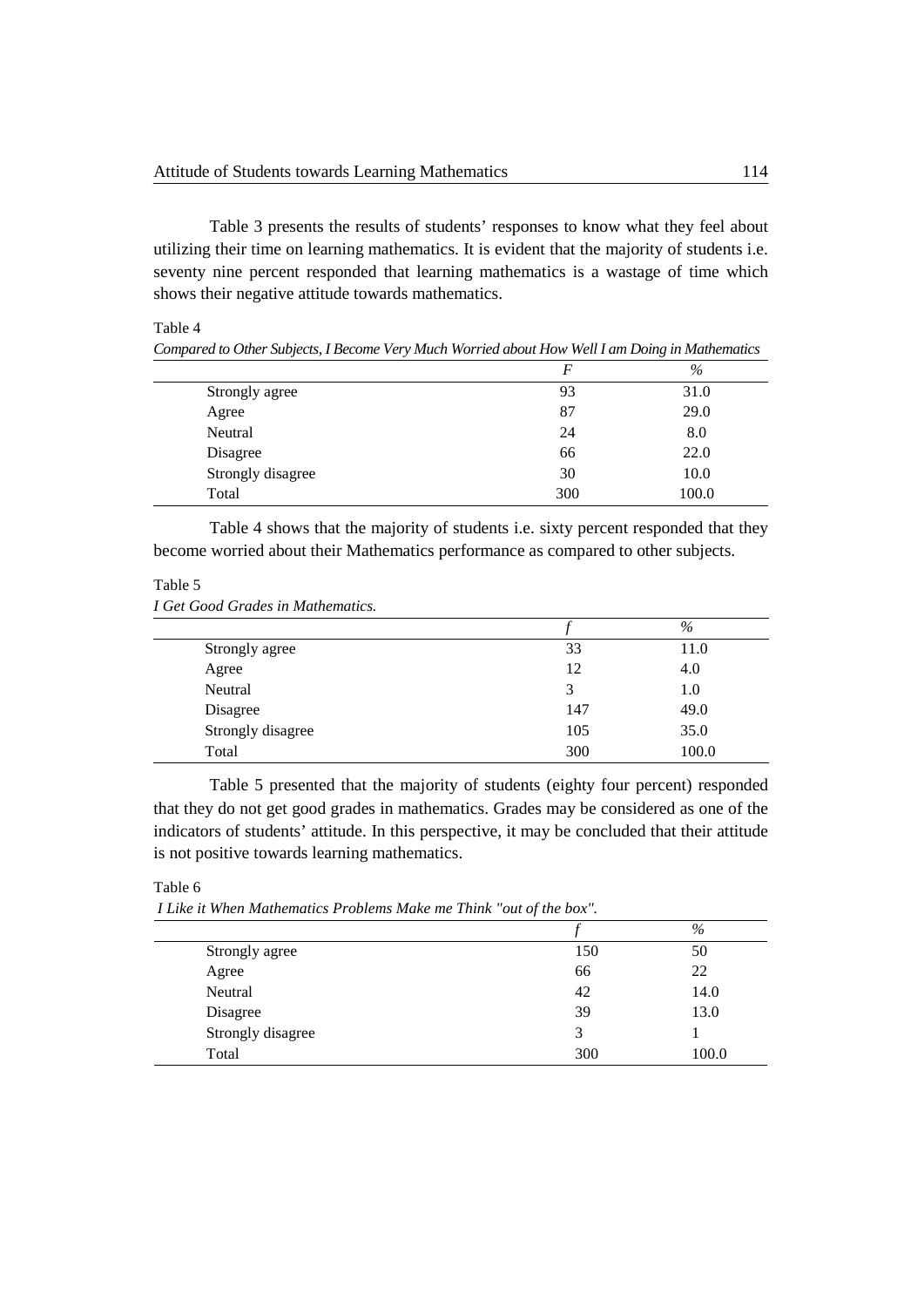Table 6 shows that almost seventy two percent students responded that they like it when Mathematics problems make them think "outside of the box".

#### Table 7

*I Think I am Goodat Many Things, but I am not Good at Mathematics.*

|                   |     | $\%$  |
|-------------------|-----|-------|
| Strongly agree    | 102 | 34.0  |
| Agree             | 24  | 8.0   |
| Neutral           | 45  | 15.0  |
| Disagree          | 114 | 38.0  |
| Strongly disagree | 15  | 5.0   |
| Total             | 300 | 100.0 |

Table 7 depicts that only forty three percent students responded that they are good at Mathematics. It could be assessed that most of the students do not think that they are good in Mathematics which shows their negative attitude in mathematics.

Table 8

*I like to Solve Mathematics Problems at Home with Care and Interest.*

|                   |     | $\%$    |
|-------------------|-----|---------|
| Strongly agree    | 3   | $1.0\,$ |
| Agree             | 27  | 9.0     |
| Neutral           | 18  | 6.0     |
| Disagree          | 87  | 29.0    |
| Strongly disagree | 165 | 55.0    |
| Total             | 300 | 100.0   |
|                   |     |         |

It is evident by the values of table 8 that majority of students i.e. eighty four percent responded that they do care to solve mathematics problems carefully and interestingly at home, which shows that there are few students who have positive attitude towards mathematics.

Table 9

*The Mathematics I Learn in School is thought Provoking.*

|                   |     | $\%$  |
|-------------------|-----|-------|
| Strongly agree    | 45  | 15.0  |
| Agree             | 39  | 13.0  |
| Neutral           | 12  | 4.0   |
| Disagree          | 72  | 24.0  |
| Strongly disagree | 132 | 44.0  |
| Total             | 300 | 100.0 |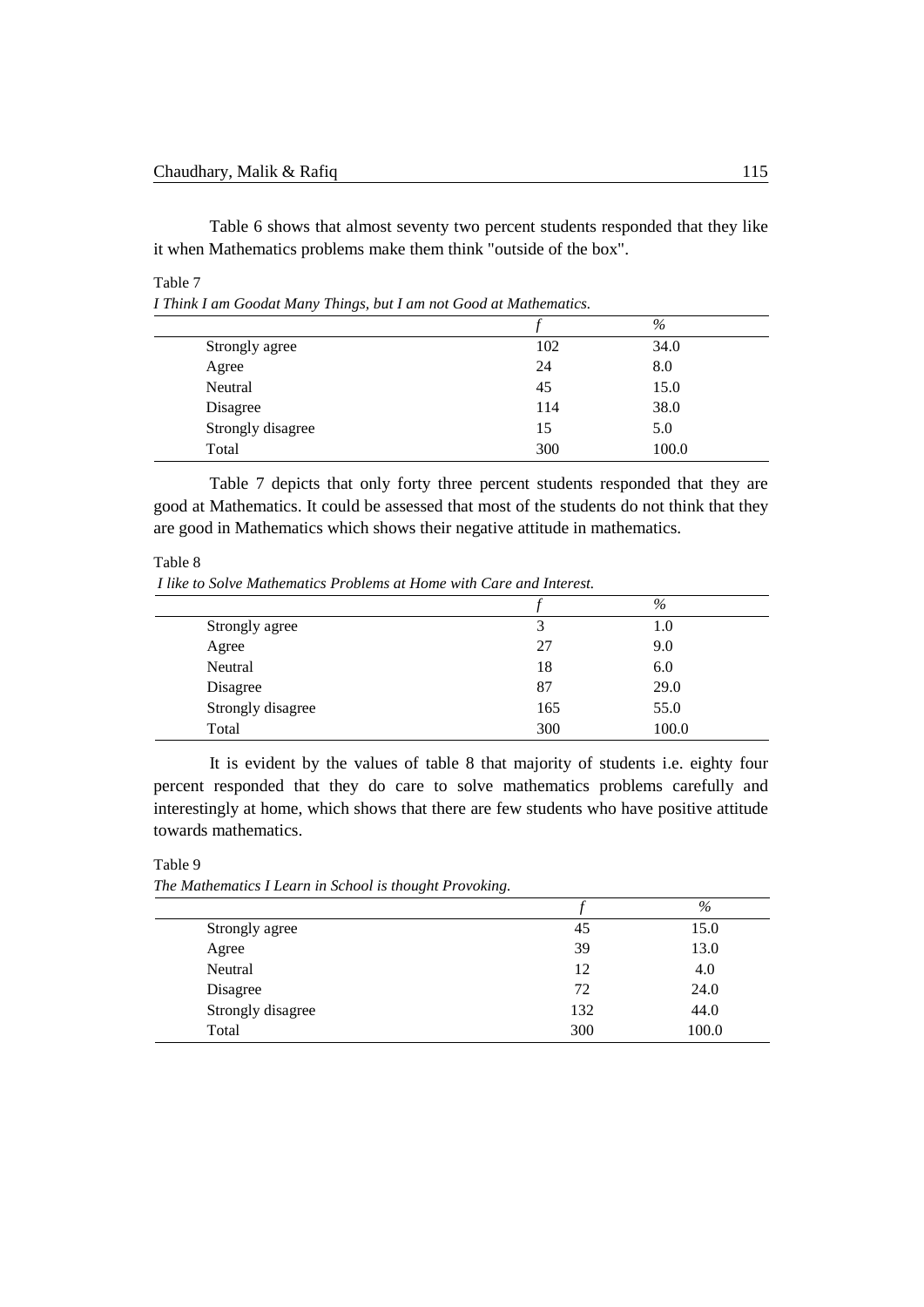Table 9 shows that sixty eight percent students responded that mathematics they learn in school is thought provoking, whereas only 28 percent consider mathematics as a thought provoking subject. Therefore, majority of the students have negative attitude towards mathematics.

| Table 10 |  |
|----------|--|
|----------|--|

*Descriptive Statistics*

|    | <i>Statements</i>                                                      | M    | SD   |
|----|------------------------------------------------------------------------|------|------|
| 1. | When I am in Mathematics I usually feel at ease and relaxed.           | 2.33 | 1.12 |
| 2. | I shall need mathematics for my future work.                           | 2.34 | 1.15 |
| 3. | Learning mathematics is a waste of time.                               | 3.70 | 1.13 |
| 4. | Compared to other subjects, I become very much worried about how well  | 2.35 | 1.7  |
|    | I am doing in Mathematics.                                             |      |      |
| 5. | I get good grades in Mathematics.                                      | 2.33 | 1.5  |
| 6. | I like it when Mathematics problems make me think "outside of the box" | 3.34 | 1.2  |
| 7. | I think I am good at many things, but I am not good at Mathematics.    | 3.37 | 2.2  |
| 8. | I like to solve Mathematics problems at home with care and interest    | 2.33 | 1.12 |
| 9. | The Mathematics I learn in school is thought provoking.                | 2.31 | 1.3  |

The above table shows the mean and standard deviation scores for all the statements. It depicts that majority of the participants agreed positively with all statements regarding learning mathematics.

#### Table 11

*Independent Sample T-test to Identify Difference in Responses of Male and Female Students for their Attitude for Learning Mathematics* 

| Variable |       |     | df. | <i>t</i> -value |      |
|----------|-------|-----|-----|-----------------|------|
| Male     | 12.45 | 143 | 299 | .031            | 1.88 |
| Female   | .2.68 | 157 |     |                 |      |

Table 11 shows the difference in perceptions of male and female students about learning mathematics. The decision was based on p-value. The results of t-test was not significant  $t(299)$ = .031,  $p=1.88$ . The mean scores for the male 12.45 and female 12.68 were almost the same. Therefore, it is concluded that male and female students have the same attitude towards learning.

# **Discussion**

This study was conducted to know the attitude of elementary school students towards learning mathematics. Results of the study revealed that most of the students have a negative attitude towards learning mathematics because they think it is a waste of time. These findings are supported by another study conducted to know the perceptions of students about learning mathematics (Setapa, Mustaphal, Kanafiah, & Zaman, 2016).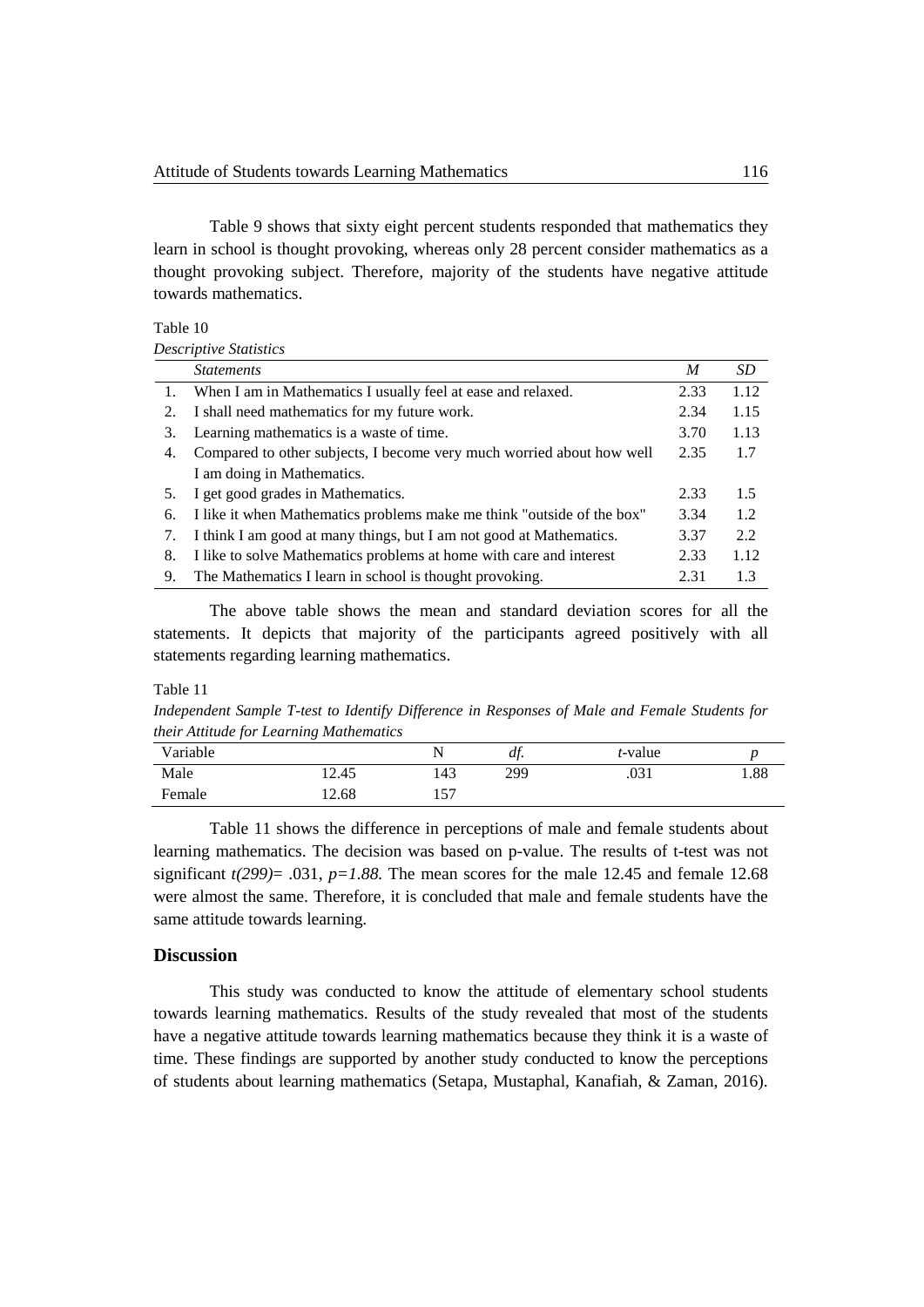However, the results of some researches contradicted with the results of the present study (Akhter & Akhter, 2018; Kanafiah, & Jumadi, 2013, Daher, 2009). According to the findings of these studies, the students find mathematics as an interesting subject and excited in learning mathematics. Results of the current study further revealed that the male and female students have the same attitude towards learning mathematics at elementary level.

Punjab Education Commission (PEC) result shows students' poor performance at the primary and secondary level. According to Farooq and Shah (2008), students' attitude towards mathematics is important to get success in the subject. In light of the results of this study, it can be determined that one of the factors of students' low performance is their lack of positive attitude towards mathematics. Results are consistent with the results of other studies which find out that attitude of elementary school students towards learning mathematics was a cause of students' poor performance in mathematics (Kanafiah & Jumadi, 2013).

There is a dire need to take some practical measures to develop a positive attitude towards mathematics. For example, the curriculum should be updated according to the changing demands of the society and learners it may change their attitude towards mathematics. Concepts of mathematics included in the curriculum can be linked with the content in which students have become more expert and experienced. Teachers should employ different strategies according to the cognitive level of students and demands of mathematics skills needed in their practical life. Repetition of a teaching method may confine the opportunities of students learning and their ability to solve a problem. There may be many other reasons for students' poor performance in mathematics such as a subject matter of mathematics, frequency of absence from schools and lack of practice. One of the reasons may be deviation in the nature of a mathematics concept and strategies used by teachers to teach the concept.

#### **Conclusion**

Major findings of research determined that majority of the students have a tendency of negative attitude towards mathematics. Though there are many students who have positive attitude towards mathematics, but they are less in number. It is also evident that male and female students have the same attitude towards learning mathematics. Results depicted that most students think that learning mathematics is a waste of time, it scares them to think that they will be taking advanced high school mathematics, memorization of formulas is the best way to do well in mathematics while male and female did not have different opinion about liking mathematics, most of the students think that they are good at many things, but not good at mathematics. It is also found that when students are taking mathematics tests, they usually feel very nervous and uneasy.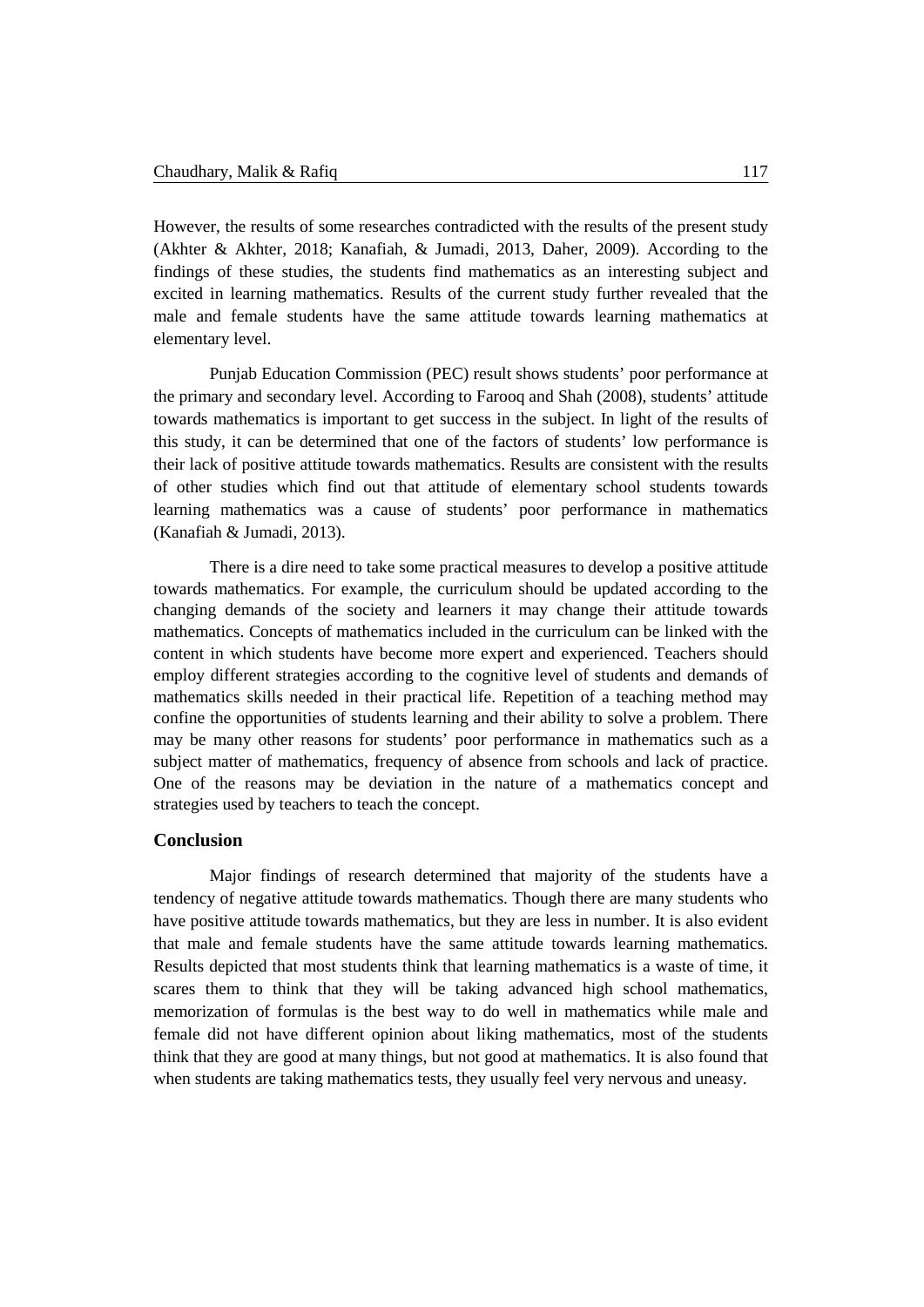#### **Recommendations**

It is recommended that:

- To develop a positive attitude towards mathematics teacher should create a comfortable classroom environment in which students may feel easy.
- Teachers should utilize brainstorming activities which may develop problem-solving skills to make them able to overcome the negative attitude towards mathematics.
- Teachers should make students aware of the application and usefulness of mathematical concepts in their practical life.
- Teachers should teach mathematics without the pressure of examination which creates anxious feelings among students.
- Teachers should chunk mathematical material into smaller steps, building of skills and scaffold concepts carefully, in this way students can practice each step and concept taught by teacher easily.
- Schools should give opportunities to students to perform essential activities regarding mathematical concepts to make them master and fluent in computational skills.

# **References**

- Akhter, N., & Akhter, N. (2018). Learning in mathematics: difficulties and perceptions of students. *Journal of Educational Research*, *21*(1).147-163.
- Ashby, B. (2009). Exploring children's attitudes towards mathematics. *proceedings of the British Society for Research into Learning mathematics*, *29*(1), 7-12.
- Bramlett, D. C. & Herron, S. (2009). A study of African-American College students' attitude towards mathematics. *Journal of Mathematical Sciences & Mathematics Education*, 4(2), 43-51
- Daher, W. (2009). Studentsâ?? Perceptions of learning mathematics with cellular phones and applets. *International Journal of Emerging Technologies in Learning (iJET)*, *4*(1), 23-28.
- Farooq, M. S., & Shah, S. Z. U. (2008). Students' attitude towards mathematics. *Pakistan Economic and Social Review*, 75-83.
- Fox, L. H., Fennema, E., & Sherman, J. A. (1977). *Women and mathematics: Research perspectives for change*. Department of Health, Education, and Welfare, [Education Division], National Institute of Education.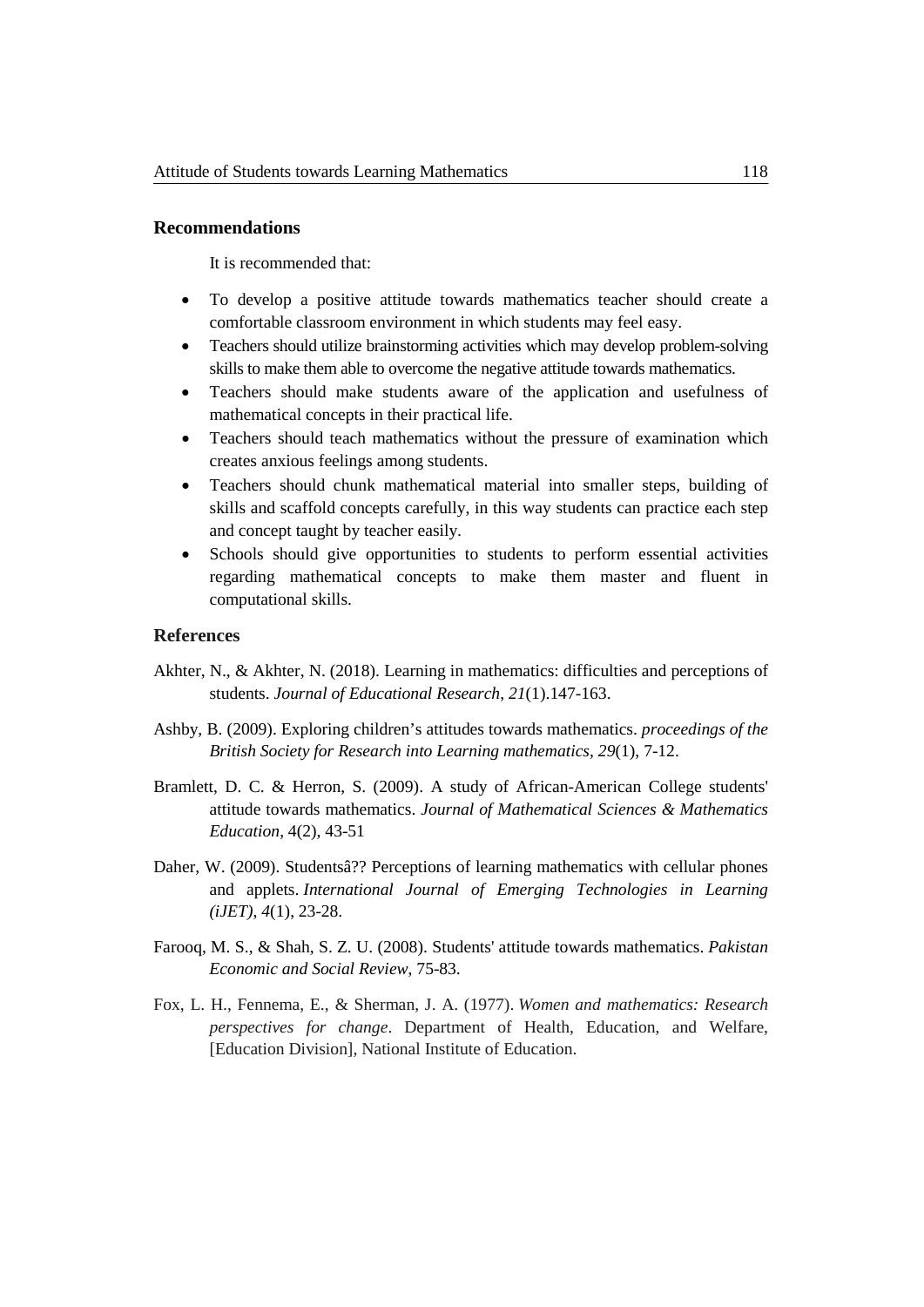- Kanafiah, S. F. H. M., & Jumadi, A. (2013). *Students' perception towards mathematics: attitudes, interests and lecturers' teaching*. International Symposium on Mathematical Sciences and Computing Research.
- Krishnan, S. (2018).Students' perceptions of learning mode in mathematics. *MOJES: Malaysian Online Journal of Educational Sciences*, *4*(2), 32-41.
- Leder, G. C. (1985). Measurement of attitude to mathematics. *For the learning of Mathematics*, *5*(3), 18-34.
- Ma, X. & Kishor, N. (1997). Assessing the relationship between attitude toward mathematics and achievement in mathematics: A meta-analysis. *Journal for Research in Mathematics Education*, *28*(1), 27-47.
- Ma, X., & Kishor, N. (1997). Assessing the relationship between attitude toward mathematics and achievement in mathematics: A meta-analysis. *Journal for research in mathematics education*, *28*, 26-47.
- McLeod, D. B. (1994). Research on affect and mathematics learning in the JRME: 1970 to the Present. *Journal for research in Mathematics Education*, *24*, 637-647.
- Mohd, N., Mahmood, T. F. P. T., & Ismail, M. N. (2011). Factors that influence students in mathematics achievement. *International Journal of Academic Research*, *3*(3),49-54.
- Nicolaidou, M. & Philippou, G. (2003). Attitudes towards mathematics, self-efficacy and achievement in problem solving. In M. A. Mariotti, (Ed.), *European Research in Mathematics II I*(pp. 1–11) University of Pisa, Pisa, Italy.
- Olson, K. A. (1998). *Improving student attitudes and performance in mathematics*. Chicago, IL: Saint Xavier University.
- Papanastasiou, C. (2000). Effects of attitudes and beliefs on mathematics achievement. *Studies in Educational Evaluation*, 26, 27-42.
- Richardson, F. C., & Suinn, R. M. (1972). The mathematics anxiety rating scale: psychometric data. *Journal of counseling Psychology*, *19*(6), 551.
- Richardson, F. C., & Woolfolk, R. L. (1980). Mathematics anxiety. *Test anxiety: Theory, research and application*, 271-288.
- Sanchez, K., Zimmerman, L., & Ye, R. (2004). Secondary students' attitudes toward mathematics. *Academic Exchange Quarterly*, *8*(2), 56-61.